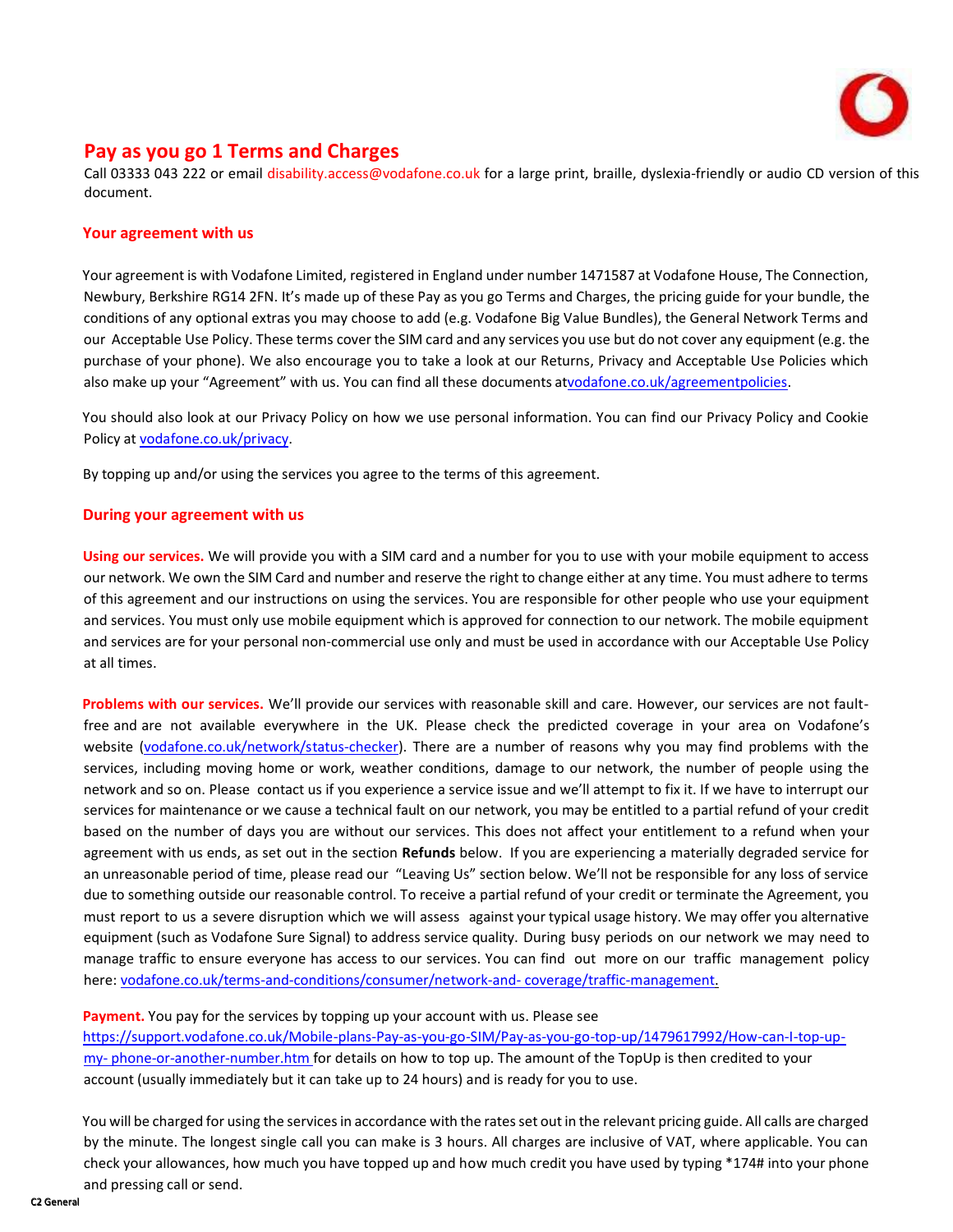

#### **What we do with your information and contacting**

**us** We may deduct any money you owe to us from your credit balance or from any debit or credit card details you have given us. We may also charge you interest on the unpaid amount at a daily rate of 2% above the base rate of Barclays Bank each year.

**Changes to your terms, services or charges.** We may make changes at any time. If we increase our charges to your disadvantage, we will give you at least 30 days' notice in a way which we consider is reasonable, for example by sending messages using the services. All other changes will apply when we publish details of them for example on our website or by via SMS. By continuing to use the services, you agree to these changes. If you are not happy with any of these changes, you do not have to continue to top up your account or use the services.

**Losing the mobile equipment** If your mobile equipment is stolen, damaged, destroyed or lost, we do not have to give you any refund for any services that you have paid for in advance or for the cost of the mobile equipment. You must contact us immediately so that we can suspend your services to prevent further calls being made using your mobile equipment. This does not affect your entitlement to a refund when your agreement with us ends, as set out in the section **Refunds** below.

**Leaving us/suspending the services.** We can suspend, restrict (including, without limitation, prevent you from receiving incoming or making or sending outgoing calls and texts) or stop providing all or part of the services if:

- (i) you do not comply with any the terms of your Agreement with us;
- (ii) you do not use the service for 180 consecutive daysi.e. you do not carry out any chargeable outbound activity such as making an outbound call (excluding calls to 191), sending an SMS, using data or topping up your account;
- (iii) you owe us any money (we may continue to provide the services once any outstanding amount is paid);
- (iv) If we are permanently unable to provide you with the services, unable to provide the services to you for an unreasonable period of time or we are asked to suspend the services by regulators or are required to do so by law;
- (v) we have reason to believe you have topped up (or have tried to top up) your account using a stolen credit or debit card or if the debit or credit card transaction is at some time charged back to us;
- (vi) you use any of our services in a way that may damage or affect the operation of our network;
- (vii) we consider it necessary to safeguard the security and integrity of our network or to reduce the incidence of fraud.

**If you want to end your agreement**. If you request from us a Porting Authorisation Code (PAC) because you wish to port your number to another provider or a Service Termination Authorisation Code (STAC) to terminate without porting your number, it will be valid for 30 days from when it is issued to you. Your service will switch to any new provider within one working day of you providing your PAC to them. Your agreement will terminate when your service has switched to your new provider. If you do not use a PAC or STAC within the 30-day period, the agreement will continue. You can request a PAC or STAC at any time.

Please note that if you end the agreement or use a PAC or STAC you may lose the value of any remaining credits or allowances. This does not affect your entitlement to a refund when your agreement with us ends, as set out in the section **Refunds** below.

#### **If you choose to stop using the services.**

If you don't use the services for 90 consecutive days, we will send you a SMS notifying you to top up your account or make a chargeable outbound call (but not calls to 191), send a chargeable SMS or use your data. If after 45 days from the first notification you fail to do one of the above, we will send you a final notification via SMS for you to use the services. If the services remain unused after 45 days from the final notification, we will disconnect your mobile equipment and you will lose any credit held on your account. If you wish to leave Vodafone to move to another provider and keep your number,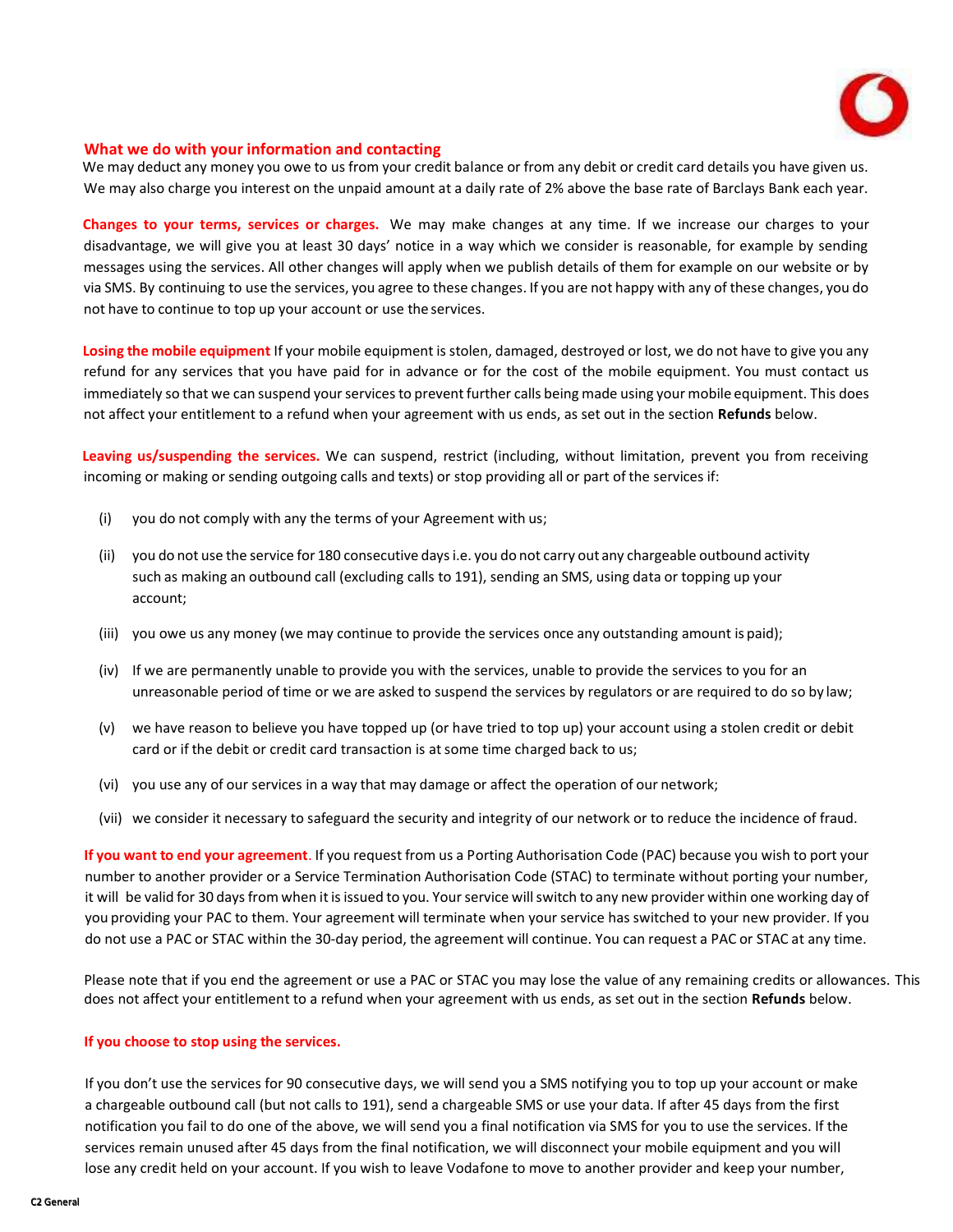

## **What we do with your information and contacting**

**us** please note the following:

- i. If you are disconnected due to inactivity, then you will lose the right to keep your number.
- ii. If you have been warned about a potential disconnection (at 90/135 days of inactivity) and wish to switch your service to another provider you can request a PAC prior to the disconnection date.

**Returns and faulty Equipment.** Please see our Returns Policy for information on what to do if you wish to return any faulty equipment, have any equipment repaired or have simply changed your mind about your purchase within the 14-day cooling off period.

**Refunds.** Up to 60 days after your agreement with us ends, you may request a refund of any unused credit or wholly unused, unexpired bundles purchased on or after 17 December 2021 by contacting us by webchat. We will charge an administration fee of 5% (up to a maximum of £5) of the value of your unused credit purchased on or after 17 December 2021 (as applicable) and wholly unused, unexpired bundle(s) (as applicable) when processing your refund. We will not provide refunds for any partially used bundles or any expired bundles. This does not affect your statutory right to change your mind about your purchase within the 14 day cooling off period – please consult our returns policy for more information. Your right to a refund may be subject to you passing appropriate checks in place to combat financial crime.

#### **What do we do with your data?**

**Our Privacy Policy sets out how we and our group companies** may collect, use and share your personal information. You will find the latest Privacy Policy and Cookie Policy on our Website at [vodafone.co.uk/privacy a](https://www.vodafone.co.uk/privacy)nd you should check back every now and then for the latest version. For any queries, you can contact us at [data.protection@vodafone.co.uk.](mailto:data.protection@vodafone.co.uk)

**Fraud prevention agencies**. The personal information we collect from you will be shared with fraud prevention agencies who will use it to prevent fraud and money laundering and to verify your identity. If fraud is detected, you could be refused certain services, finance or employment. For further details explaining how the information held by fraud prevention agencies may be used please ask an advisor or visi[t vodafone.co.uk/privacy.](https://www.vodafone.co.uk/privacy)

For more details please see our Privacy Policy: [http://www.vodafone.co.uk/privacy.](http://www.vodafone.co.uk/privacy)

**Contacting us and complaints**. We'll send you notices by post, voicemail, text or email. If you need to speak to us or have a complaint, please contact us on:

Phone: 191 from your Vodafone phone or 0333 3040 191 (from UK landlines or other mobiles);

Post: Vodafone House, The Connection, Newbury, Berkshire RG14 2FN; or

Website[: https://www.vodafone.co.uk/help-and-information/complaints.](https://www.vodafone.co.uk/help-and-information/complaints)

If you need to speak to us about an issue that is privacy related, please se[e vodafone.co.uk/privacy o](http://www.vodafone.co.uk/privacy)r you can contact us at [data.protection@vodafone.co.uk.](mailto:data.protection@vodafone.co.uk)

If we can't fix your issue you may refer the matter to an independent ombudsman under our Customer Complaints Code which is available on our website or by contacting us.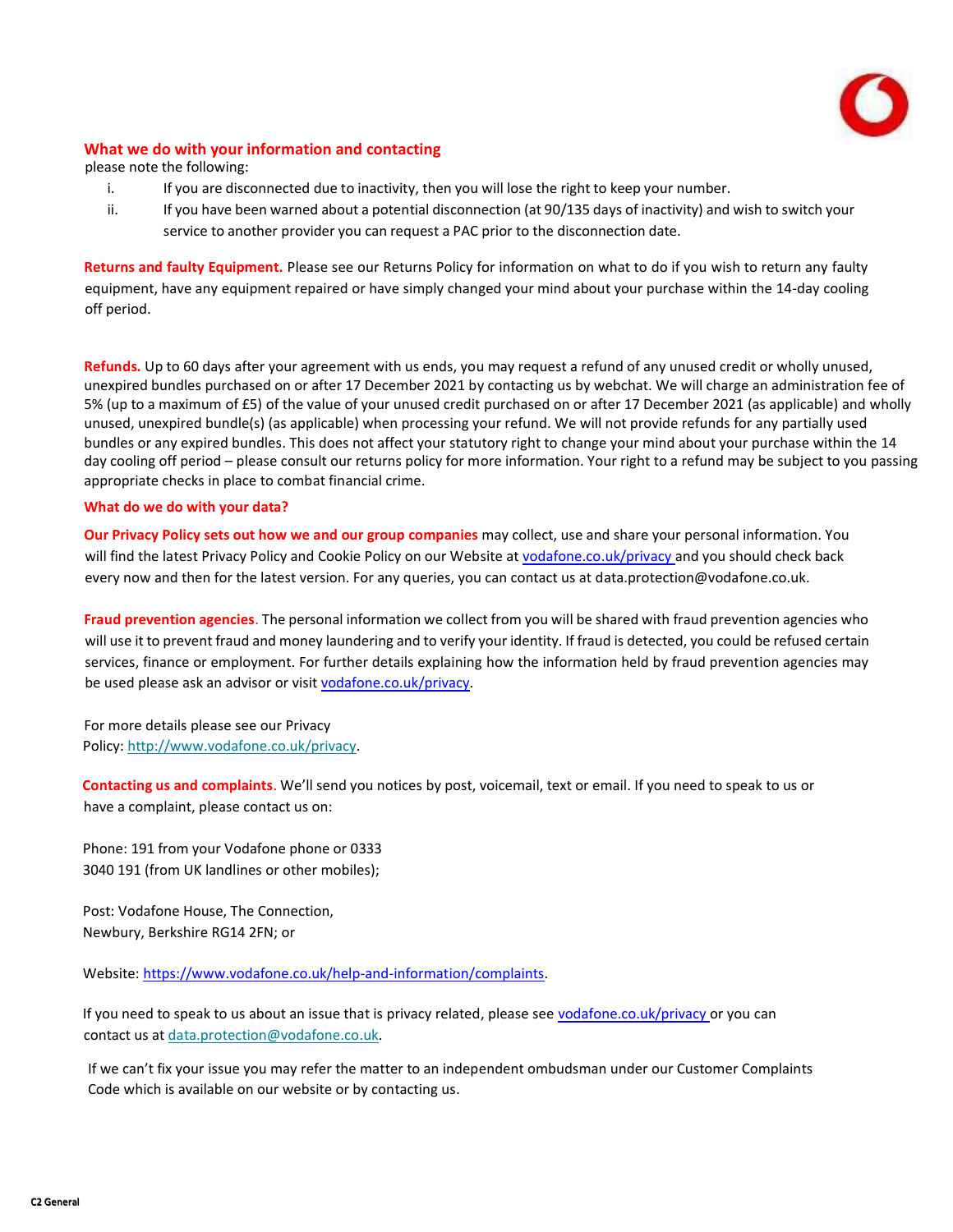

## **Other Information**

**Liability**. We'll not be legally responsible to you for any loss or damage that is not directly caused by us or which could not have reasonably been expected at the time we entered into the Agreement with you, for example, loss of income, business profit, savings and missed opportunities claims.

**Transferring the Agreement.** We may transfer this Agreement to anyone at any time provided that doing so does not adversely impact your rights under the Agreement. You will need to get our permission before transferring this Agreement to someone else.

**Your number**. When you use your mobile equipment, your number may be shown to the equipment being contacted. Your number will always be shown if you contact 999 or 112.

**Version 15 December 2021**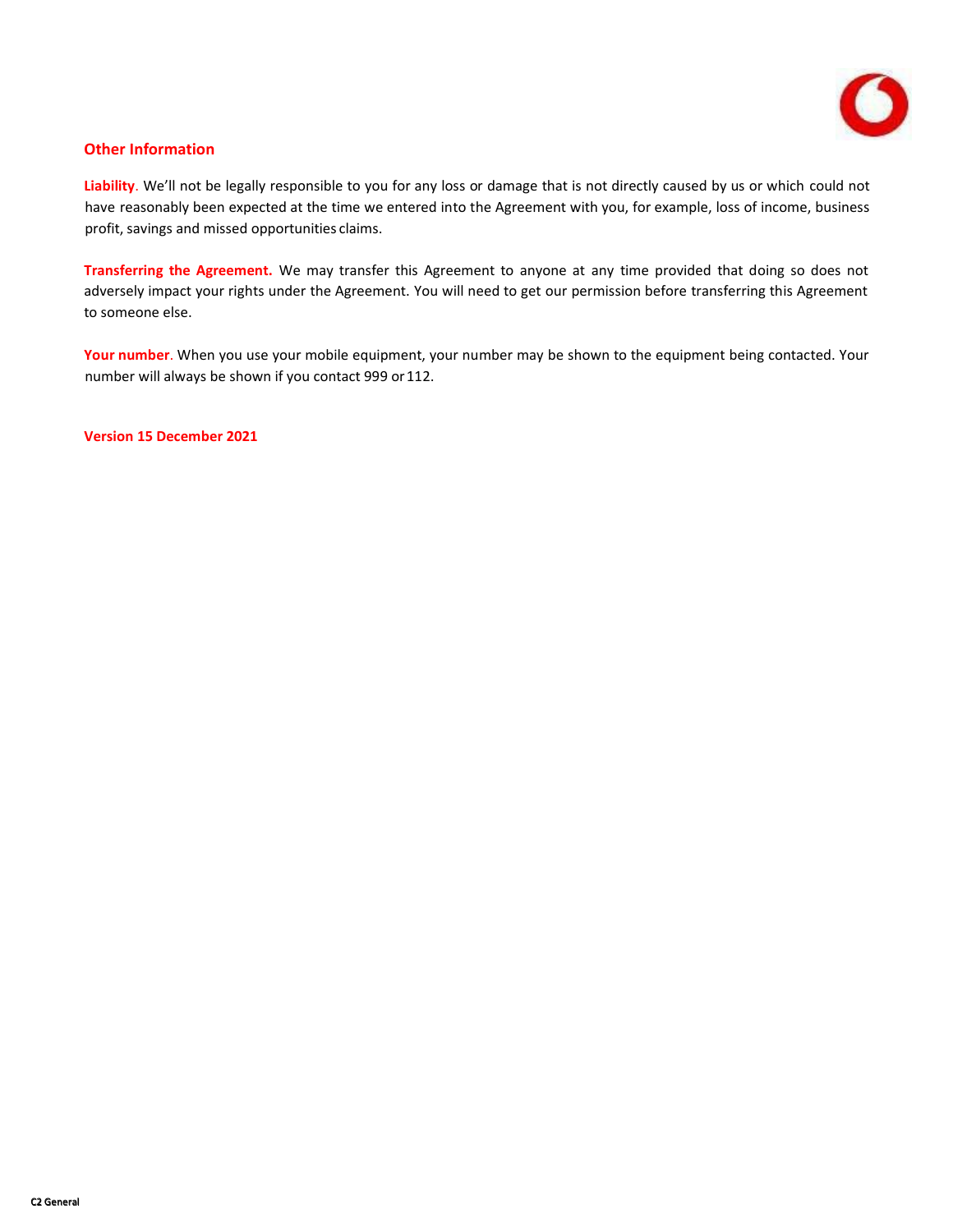

# **Pay as you go 1 pricing terms**

#### **Finding out about pricing**

You can find more about our call, text, video and mobile phone data charges at [www.vodafone.co.uk/explore/costs/call](http://www.vodafone.co.uk/explore/costs/call-charges/)[charges/](http://www.vodafone.co.uk/explore/costs/call-charges/) or by calling Customer Services on 191 from your mobile or 03333 048 069 from any other phone (you'll be charged at your telephone provider's published rate). Alternatively, you can pop-in to one of our stores and speak to an adviser.

#### **Our charges for calls, data and messaging when you're in the UK**

With Pay as you go 1 you'll pay just £1 on the days you use your phone and get unlimited minutes, unlimited texts and 50MB of data to use until midnight. And on the days you don't use anything, you won't pay anything.

Please note, that if you have a Big Value Bundle, any out of bundle spend will be charged at a different rate, and will not contribute to the £1 spend cap.

We charge a minimum of one minute per call. This means, for example, if you have made a call for 30 secs, you will be charged for a minute.

You'll need to top up a minimum of £5 in order to be able to use Pay as you go 1. Minimum top up required when a Pay as you go 1 SIM is purchased, however if purchased with a handset, the minimum top up may be higher.

#### **Standard UK landline and mobile calls**

Spend on these services counts towards the £1 daily spend cap.

| A minimum one- minute call charge<br><b>applies</b>      | Cost        |  |  |
|----------------------------------------------------------|-------------|--|--|
| Calls to any standard UK mobile                          | £1 per call |  |  |
| Calls to any standard UK landline (starting 01,02 or 03) | £1 per call |  |  |
| Calls to voicemail                                       | £1 per call |  |  |

#### **Standard UK messaging**

Spend on these services counts towards the £1 daily spend cap.

|                                                 | Cost           |
|-------------------------------------------------|----------------|
| Standard UK text message (up to 160 characters) | £1 per message |
| Standard UK picture message (up to 300KB)       | £1 per message |

## **UK Data**

Spend on these services counts towards the £1 daily spend cap.

|            | Cost                                                 |
|------------|------------------------------------------------------|
| Data Usage | £1 for 50MB of data (charged on the first<br>250 KB) |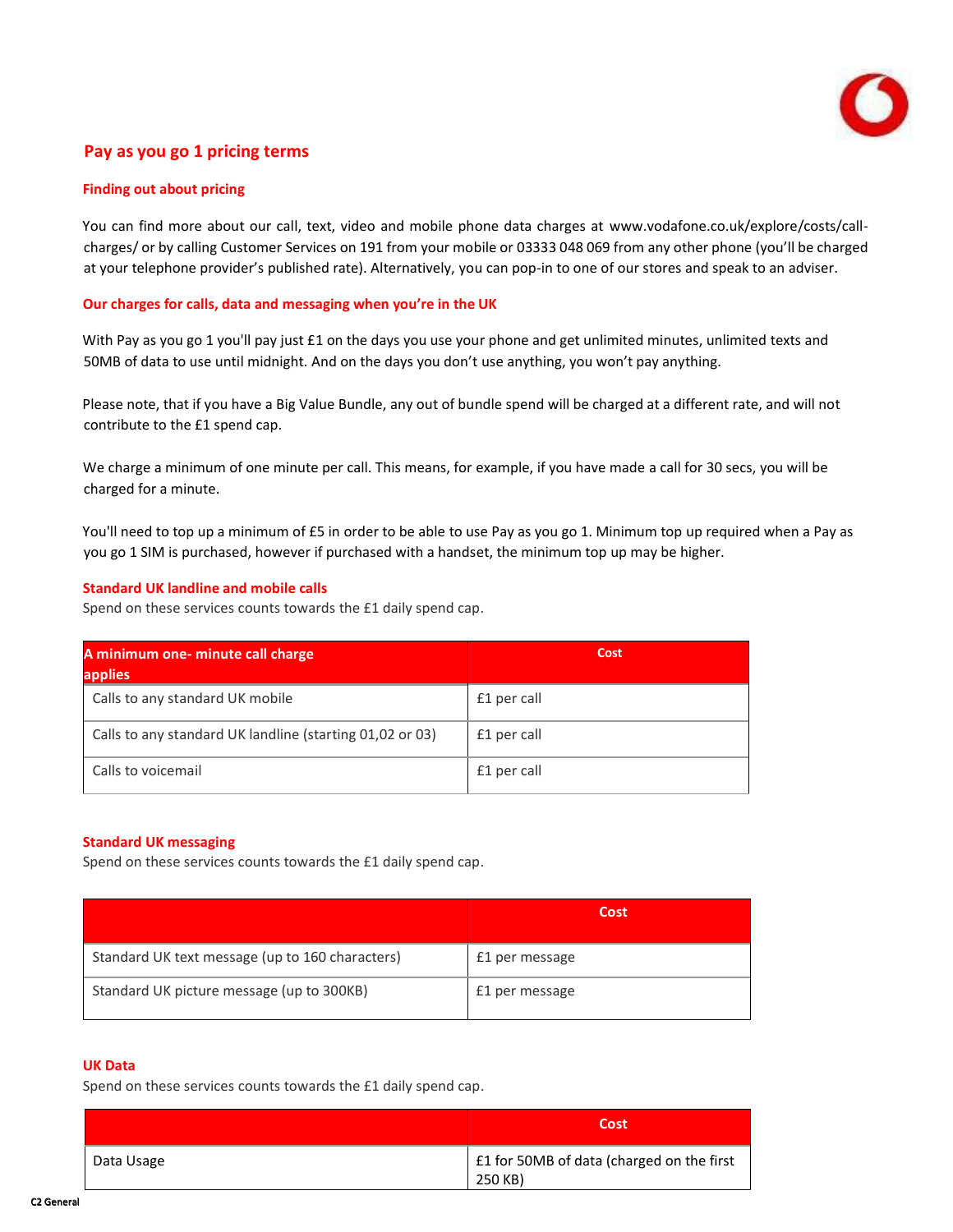

| Extra data bundles | Cost                                                                                                                           |  |  |
|--------------------|--------------------------------------------------------------------------------------------------------------------------------|--|--|
| Data               | £1 for 50MB for 1 day (expires at<br>midnight)<br>Customers can't have two or more of this<br>£1 data bundle at the same time. |  |  |
| Data               | £5 for 500MB for 30 days                                                                                                       |  |  |
| Data               | £10 for 2GB for 30 days                                                                                                        |  |  |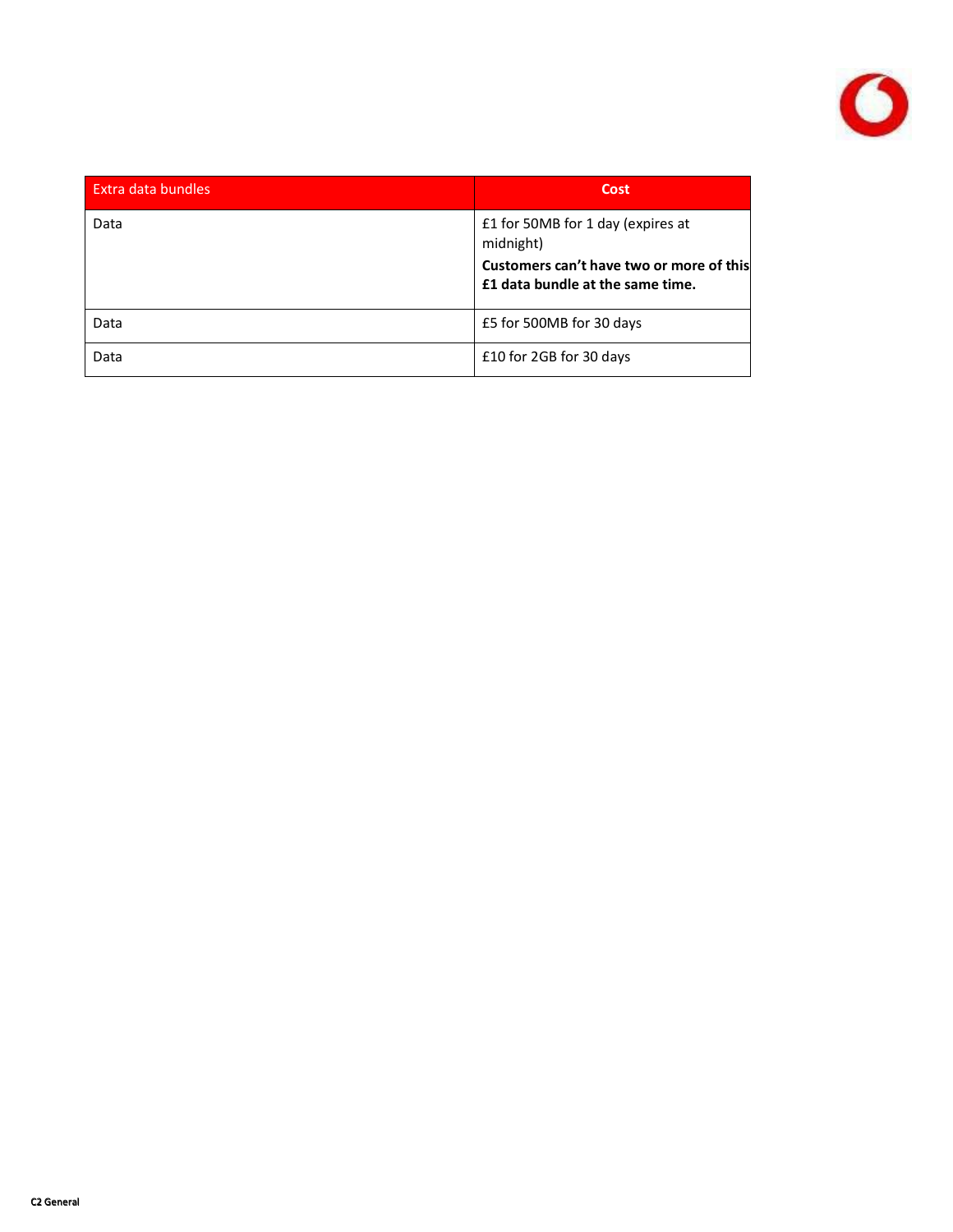

#### **How we charge for data usage:**

We measure your data usage in kilobyte (KB). Data is based on the following units:

- 1024  $KB = 1$  Megabyte (MB)
- $1024 \text{ MB} = 1 \text{ Gigabyte (GB)}$ .

Your inclusive monthly data allowance and additional data services will set out the amount of data you can use without an additional charge.

We calculate your data usage based on the amount of data that travels over our network, which may differ from the data your device consumes. Your data usage may include data packages which are re-sent over the network, for example if your connection drops off or if a webpage is refreshed. Certain data services (websites and other packets) may be usage free and will not be taken from your data allowance, whilst others can consume your data allowance.

It does not matter if you are using 2G, 3G, 4G, 5G, GPRS, Edge or HSPA we measure data in the same way over each of these networks.

#### **Expected upload and download speed:**

For an estimate of the coverage and speed you may experience at home and when you are out and about in the UK, please see our coverage checker at vodafone.co.uk/coverage. The speed estimate you receive with our coverage checker is subject to a number of local factors, such as building materials, tree cover and even weather conditions. Data reception or speed may not be as good indoors or in a car. .

Information on your rights, should you experience speeds below those displayed on the coverage checker, is set out in the "Problems with our services" section in your Pay as you go Terms and Charges 2020

**Upload** refers to data that is sent from an electronic device such as a mobile phone, tablet computer or a communications network. This includes all types of outgoing data, such as sending an e-mail message, posting a social media message or uploading a file or picture. It may also include data sent over the Network while playing an online game.

**Download** refers to data that is received by an electronic communications device such as a mobile phone, tablet, computer or a communications network. This includes receiving e-mail messages, downloading files, viewing Social Media content or simply visiting or browsing Web pages. Online games also generate download traffic

#### **Standard UK services when a Big Value Bundle is active**

Spend on these services does not count towards the £1 daily spend cap.

| A minimum one- minute call charge applies                | Cost                                         |  |  |
|----------------------------------------------------------|----------------------------------------------|--|--|
| Calls to any standard UK mobile                          | 35p a minute                                 |  |  |
| Calls to any standard UK landline (starting 01,02 or 03) | 35p a minute                                 |  |  |
| Calls to voicemail                                       | 35p a minute                                 |  |  |
| <b>Messages</b>                                          | Cost                                         |  |  |
| Standard UK text message (up to 160 characters)          | 20p a message                                |  |  |
| Standard UK picture message (up to 300KB)                | 45p a message                                |  |  |
| Non-standard UK text messages, including call            | 45p a message                                |  |  |
| forwarding services (such as 07744 or 07755)             |                                              |  |  |
| Video messages                                           | 45p a message                                |  |  |
| Data                                                     | Cost                                         |  |  |
| Data Usage                                               | £2 per 50 MB, then 10 p per<br>MB thereafter |  |  |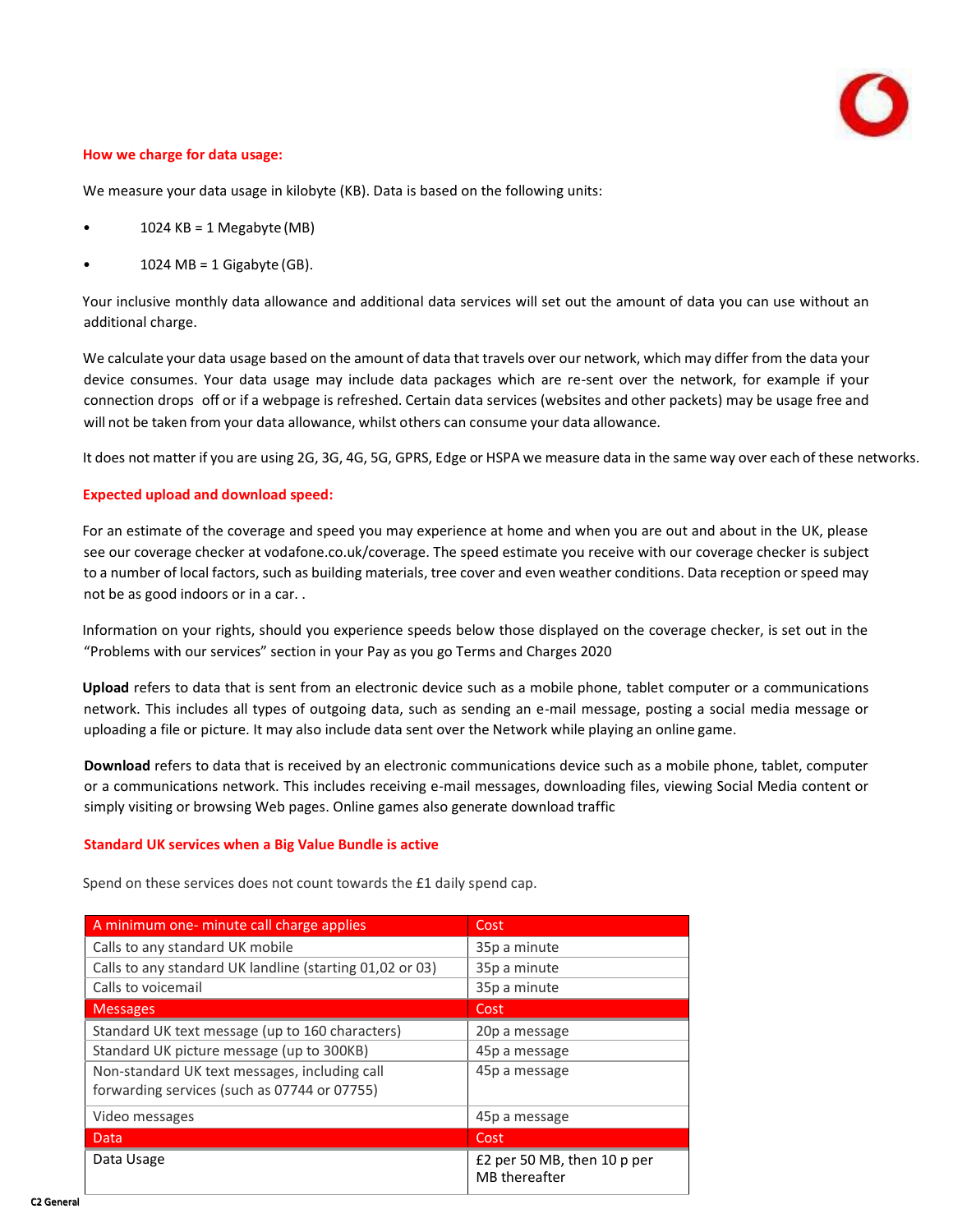

#### **Channel Islands and Isle of Man landline and mobile calls**

Note that reference to the UK excludes the Isle of Man and Channel

Islands. Spend on these services does not count towards the £1 daily

spend cap.

| A minimum one- minute call<br>charge applies                                       | Cost         |  |
|------------------------------------------------------------------------------------|--------------|--|
| Calls to any Channel Islands and Isle of Man mobile                                | 45p a minute |  |
| Calls to any Channel Islands and Isle of<br>Man landline (starting 01481, 01534 or | 45p a minute |  |

#### **Non-geographic and premium rate numbers**

Spend on these services does not count towards the £1 daily spend cap.

\*\*Calls to non-geographic numbers beginning 08, 09 and 118 are split into two parts. The Vodafone access charge is the cost to connect the call. The cost of this is 55p per minute charged by the second with a one-minute minimum call charge. The rest of the amount is the service charge which is set by the service or organisation you are calling. To find out more, visit [www.vodafone.co.uk/ukcalling.](http://www.vodafone.co.uk/ukcalling)

| A minimum one- minute call charge applies                                                                                                                                                                                            | Cost                                                  |  |
|--------------------------------------------------------------------------------------------------------------------------------------------------------------------------------------------------------------------------------------|-------------------------------------------------------|--|
|                                                                                                                                                                                                                                      |                                                       |  |
| Non-geographic numbers starting 084 or 087                                                                                                                                                                                           | 55p a minute Access Charge plus<br>a service charge** |  |
| Non-geographic numbers starting 0800 or 0808                                                                                                                                                                                         | Free                                                  |  |
| Police non-emergency (101)                                                                                                                                                                                                           | Free                                                  |  |
| Charity numbers (starting 0800 or 0808)                                                                                                                                                                                              | Free                                                  |  |
| Radio-paging services (starting 076)                                                                                                                                                                                                 | 55p a call                                            |  |
| Personal numbering services (starting 070)                                                                                                                                                                                           | 55p a minute                                          |  |
| Call forwarding services (such as 07744 or 07755)                                                                                                                                                                                    | 55p a minute                                          |  |
| Premium rate services (starting 09)                                                                                                                                                                                                  | 55p a minute Access Charge plus<br>a service charge** |  |
| Call short codes – these are usually 5-7 numbers long and<br>used for TV or radio shows, competition lines and<br>information services. The service provider will let you know<br>the cost of the call.                              | Free to £2 every minute                               |  |
| Text short codes – these are usually 5-7 numbers long and<br>used for TV or radio shows, competition lines and Free to £10 a text<br>information services. The service provider is responsible for<br>showing the cost for the text. |                                                       |  |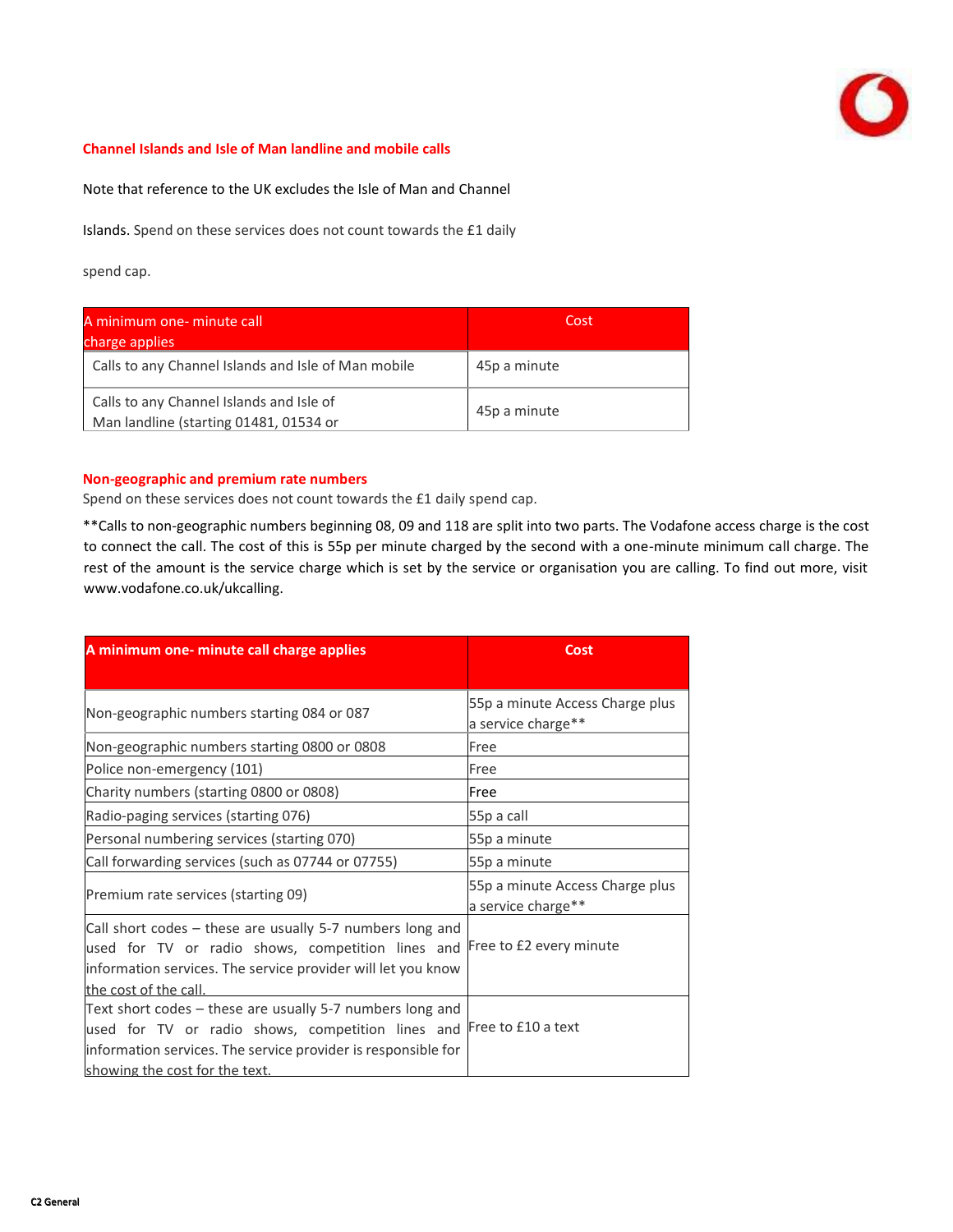

| To Vodafone preferred directory enquiries number (118 881)           | 55p a minute Access Charge<br>plus a service charge**of 80p<br>a minute   |
|----------------------------------------------------------------------|---------------------------------------------------------------------------|
| Calls to all other directory enquiries numbers (starting 118<br>118) | 55p a minute Access Charge<br>plus a service charge**of<br>£2.43 a minute |

#### **Non-Standard Messaging**

Spend on these services does not count towards the £1 daily spend cap.

|                                                                                     | Cost          |
|-------------------------------------------------------------------------------------|---------------|
| Non-standard UK text messages, e.g. call forwarding<br>services (e.g. 07744, 07755) | 14p a message |
| Video messages                                                                      | 55p a message |

## **Calling abroad from the UK International**

#### **calls and texts from theUK**

Spend on these services does not count towards the £1 daily spend cap.

| <b>International Calls</b>                                          | <b>Standard charge per</b><br>minute |  |  |
|---------------------------------------------------------------------|--------------------------------------|--|--|
| European Union & EEA (Iceland, Liechtenstein, Norway)               | 19 <sub>p</sub>                      |  |  |
| Channel Islands & Isle of Man                                       | 45p                                  |  |  |
| Other Europe                                                        | £1.00                                |  |  |
| Rest of World                                                       | £1.50                                |  |  |
| For a current list of countries, visit vodafone.co.uk/international |                                      |  |  |
| <b>Text messages</b>                                                | Per message (160<br>characters)      |  |  |
| European Union & EEA (Iceland, Liechtenstein, Norway)               | 6p                                   |  |  |
| Channel Islands & Isle of Man                                       | 14p                                  |  |  |
| Worldwide                                                           | 24p                                  |  |  |

## **When you're outside the UK**

#### **Voice calls, mobile phone data and messaging while abroad**

We've divided the world into zones which carry different charges. As zones, countries, and charges change from time to time, for a list of countries included in each zone please check our website before travelling a[t vodafone.co.uk/travelling.](https://www.vodafone.co.uk/help-and-information/costs-and-charges/travelling-abroad)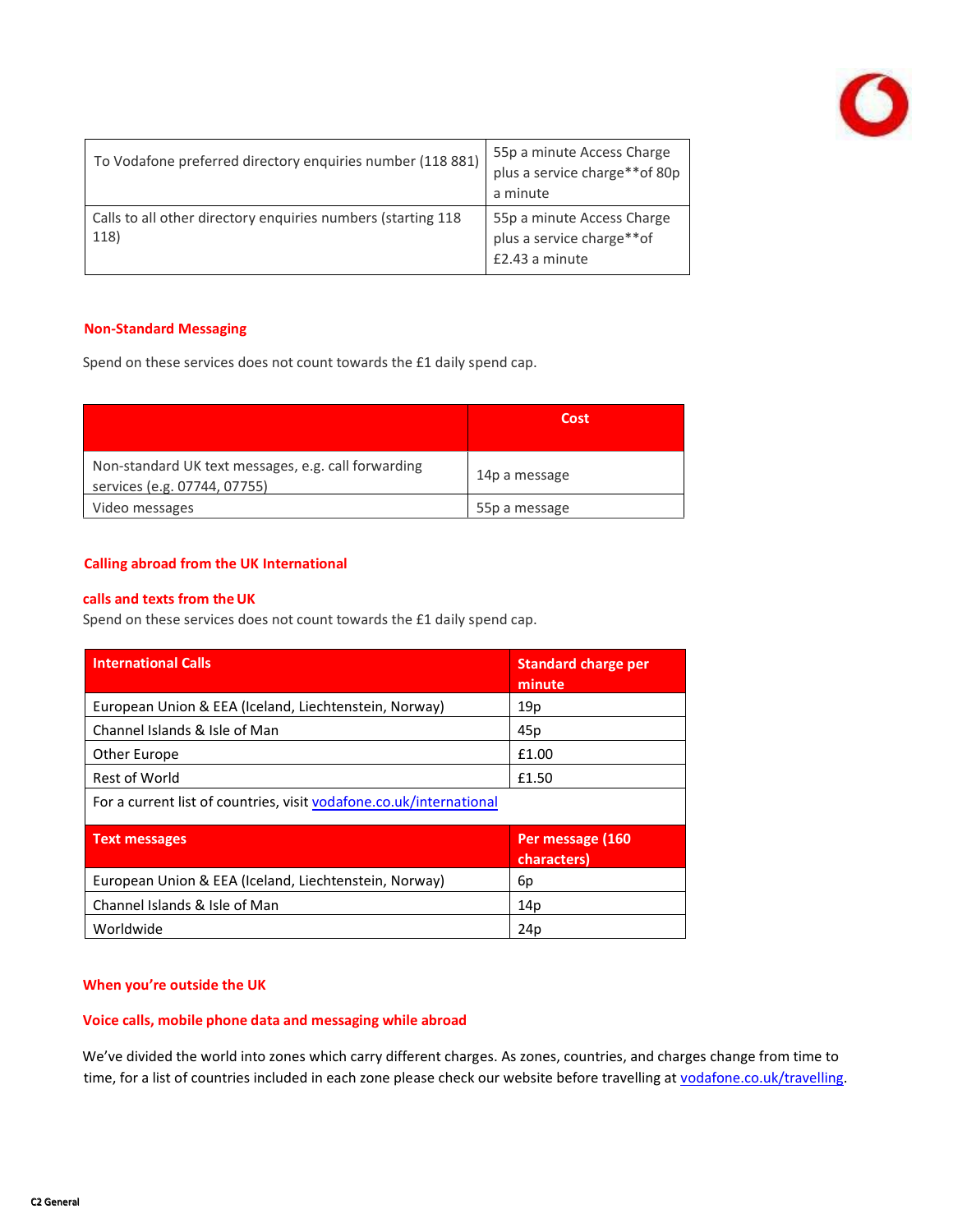

Outside of our Europe zone, any spend does not count towards a £1 daily spend cap.

Use of your inclusive allowance when roaming in our Europe Zone is intended for periodic travel. It is not meant for users roaming on a semi-permanent or permanent basis.

| Zone        | <b>Make call</b> | Send a text              | Data                                    | <b>Receiving a</b><br>call | <b>Picture or video</b><br>message |
|-------------|------------------|--------------------------|-----------------------------------------|----------------------------|------------------------------------|
| Europe Zone |                  | Bundle, Freebie or Extra | UK rates, or usage taken from Big Value | lfree                      | 55p                                |
| ROW Zone 1  | 60 <sub>p</sub>  | 8p                       | 12p per MB                              | 36p                        | 66p                                |
| ROW Zone 2  | 120 <sub>p</sub> | 30 <sub>p</sub>          | 60p per MB                              | 72p                        | 66 <sub>p</sub>                    |
| ROW Zone 3  | 250p             | 60 <sub>p</sub>          | 180p per MB                             | 156p                       | 66 <sub>p</sub>                    |
| ROW Zone 4  | 100 <sub>p</sub> | 60 <sub>p</sub>          | 720p per MB                             | 180p                       | 66 <sub>p</sub>                    |

Additional charges may apply when calling non-UK numbers – please visi[t vodafone.co.uk/travelling f](https://www.vodafone.co.uk/help-and-information/costs-and-charges/travelling-abroad)or a full list of charges.

In Asia Pacific and in the rest of the World we'll charge you for the call by the minute with a one-minute minimum call charge. For receiving calls we'll charge you by the second.

In the USA and Canada we'll charge you for the call you make and receive by the minute with a one minute minimum call charge.

The above charges do not apply to premium rate and satellite calls and additional charges (including network handling fees) may apply.

Text charges based on location textissent. If we are charged a fee from a foreign network operator for you to receive a text or picture message, we'll pass this charge onto you.

## **General**

Where a call originating from a phone is disconnected, the network will initially assume that signal has been temporarily lost – for example, when passing under a bridge or through a tunnel. The connection will be maintained and charged for the first 10 seconds after signal is lost, and if the signal is re-established, the call will continue as before. If, however, you've switched off the phone, run out of battery or moved permanently out of range, the charges for that call will include the 10 seconds. In order to minimise the risk of unnecessary charges, you should be careful to end each call correctly as set out in the user instructions for your phone.

Please note you may incur additional charges due to manufacturer specific features on your handset. Please see your handset user guide for more information.

Prices are correct at the time of print and are inclusive of VAT. Where there is a conflict between the pricing and bundle information in this Charges Guide and the pricing and bundle information on our website then the pricing and bundle information on our website